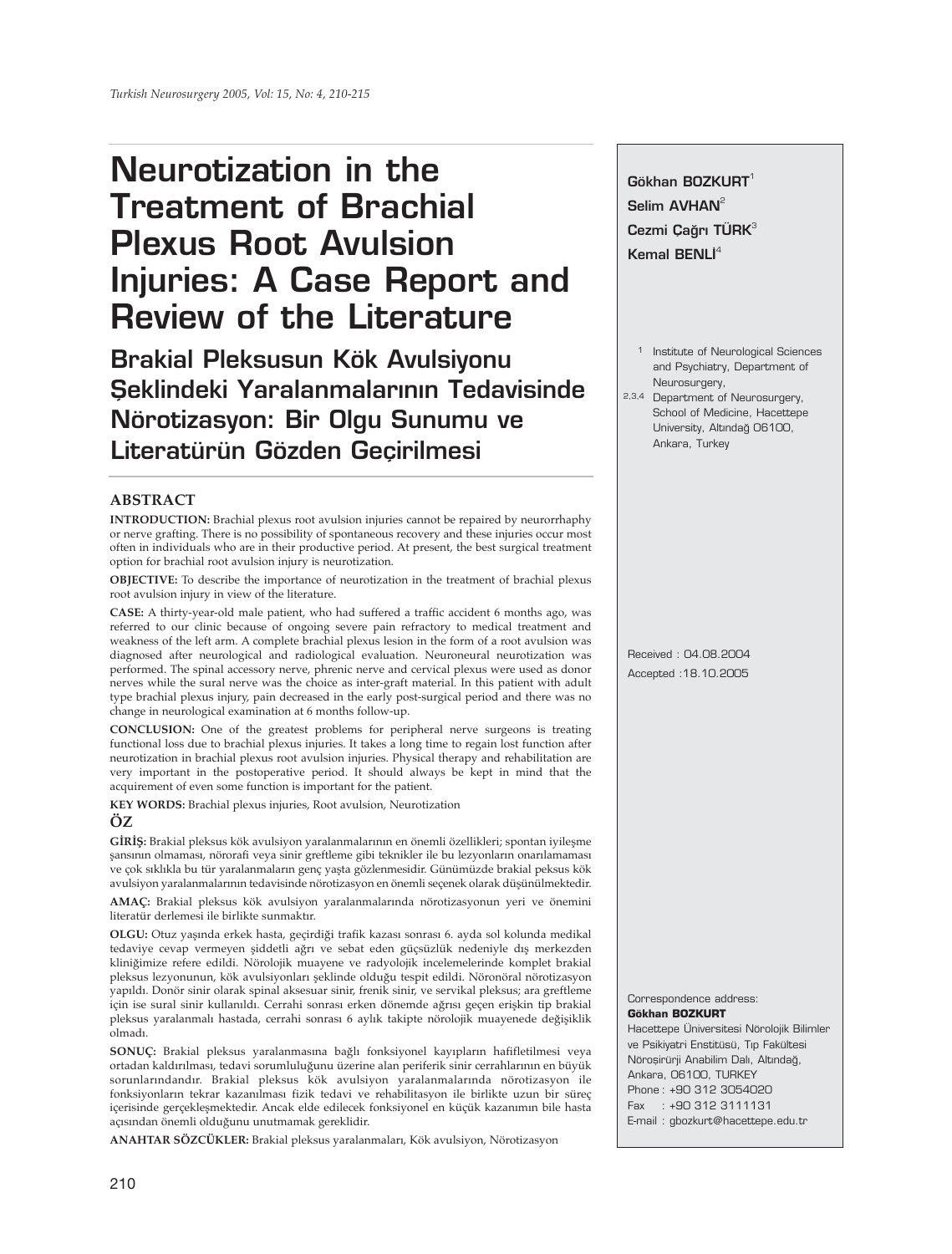#### **INTRODUCTION**

It has been observed gradually to be increasing improvement and development in the surgical treatment of brachial plexus injuries for the last 2-3 decades (2,7,10,15,16,17,19,25,26,27,28,33,36,37,38). However, the functional outcome and the chances of improvement by surgery following these injuries is far from being satisfactory from an objective point of view and not yet promising as expected. Surgical treatment choices of severe brachial plexus injuries presenting with root avulsions caused by motorcycle accidents are fairly limited. Brachial plexus root avulsion injuries has become a great challenge to peripheral nerve surgeons because this type injuries particularly cannot be repaired by the techniques has limited use and low success rate as neurorrhaphy or nerve grefting and has no possibility of spontaneous recovery. Neurotization seems to be the only alternative method of surgical treatment of a brachial plexus root avulsion (2,7,16,17,19,25,27,28,33,36,37,38).

We report a patient with brachial plexus root avulsion injury treated with neurotization and discuss the treatment in accordance with the literature.

#### **CASE REPORT**

A 30-year-old man, who had suffered a traffic accident 6 months ago, was referred to our hospital with a complaint of severe pain refractory to medical treatment and complete motor weakness of his left upper extremity. His neurological examination revealed complete motor, sensory and deep tendon reflex loss and left-sided Horner syndrome. His left arm was swinging like a pendulum. The X-Ray evaluation showed a left clavicle and C7-T1 transverse process fracture. The phrenic nerve was functioning on the fluoroscopy study. Traditional myelography using metrizamide contrast revealed the presence of a pseudomeningocele at the level of the left C5, C6, C7, and C8 nerve roots (Figure 1A and 1B). Cervical MRI and computed tomography, performed with and without a contrast agent, showed empty-appearing root sleeves, a shift of the cord in one direction or another away from the midline, and foraminal and extraforaminal pseudomeningocele associated with avulsion of the corresponding root (Figure 2A and 2B). Electrophysiological work-up at the fourth month showed complete brachial plexus denervation. Preoperative

respiratory capacity was normal. His neurologic, electrophysiologic, and radiological evaluation revealed a complete brachial plexus lesion in the form of root avulsion. The patient was operated on for exploration. During surgical intervention, all the nerve roots forming the brachial plexus were explored up to all neural foraminas. It was shown that the left C8 and T1 nerve roots broke off intraforaminally and the left C5, C6, and C7 nerve roots extraforaminally (Figure 3). Neuroneural neurotization was performed after nerve neurolysis (Figure 4). The spinal accessory nerve, phrenic nerve and cervical plexus were used as donor nerves while the sural nerve was the choice for intergrafting. In this patient with adult type brachial plexus injury, pain was relieved in the early post-surgical period and there was no change in the neurological examination on 6 months follow-up.



**Figure 1:** Coronal (**A**) and axial (**B**) computed tomography of the cervical spine performed with contrast agents showed the presence of pseudomeningoceles at the level of the left C5, C6, C7, C8, T1 nerve roots



**Figure 2:** T2-weighted axial (**A**) and sagittal (**B**) cervical MRI revealed foraminal and pseudomeningocele and a shift of the cord in one direction or another away from the midline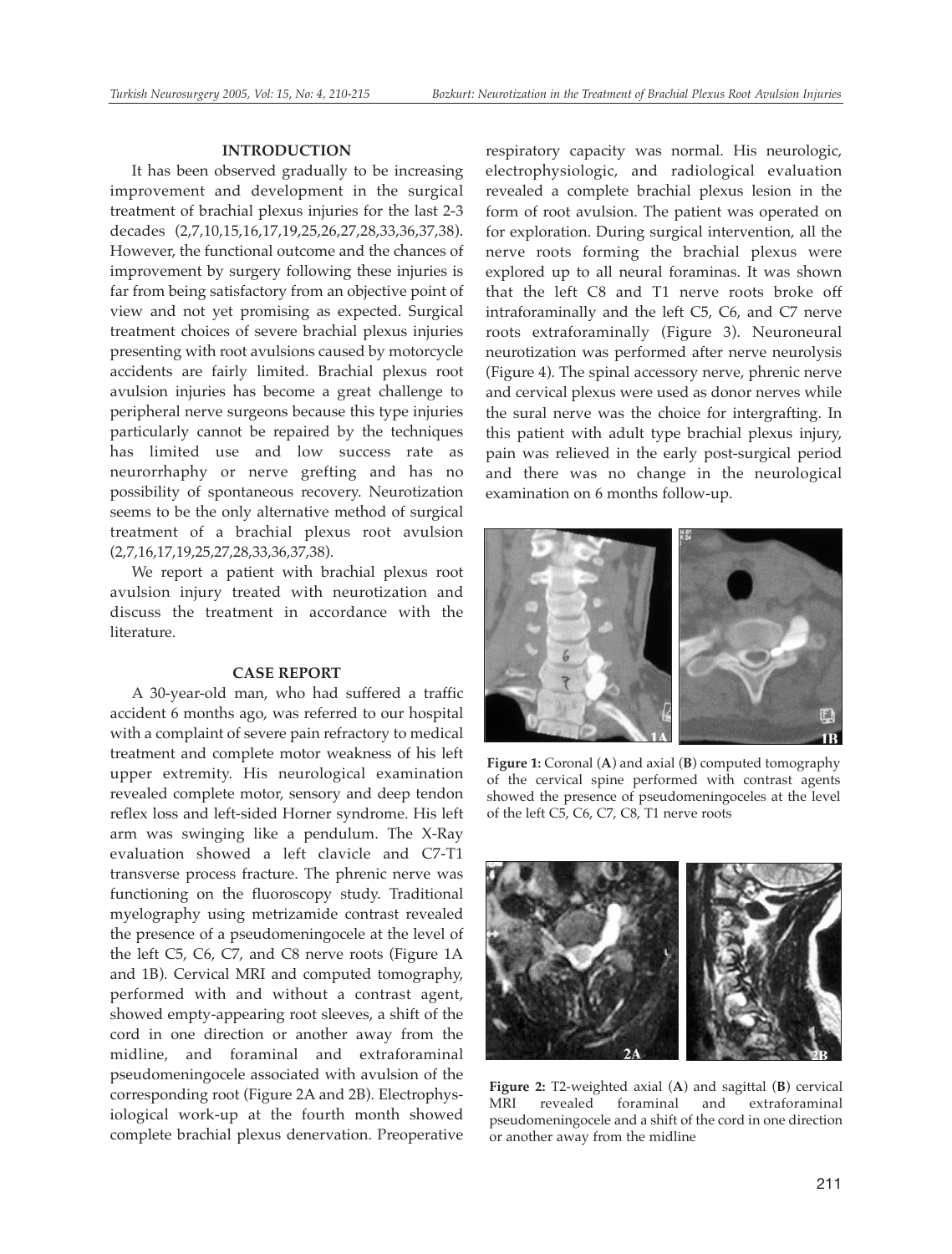

**Figure 3:** It was shown peroperatively that the left C8 and T1 nerve roots broke off intraforaminally and the left C5, C6, and C7 extraforaminally (a, b, c: posterior and medial cord segments of the brachial plexus)



**Figure 4:** Spinal accessory nerve, phrenic nerve and cervical plexus used as donour nerves while sural nerve was the choice of intergrefting. (neuroneural neurotizations (a: phrenic nerve b: cervical plexus c: spinal accessory nerve)

#### **DISCUSSION**

Repairing the brachial plexus by surgery has been a topic of interest for peripheral nerve surgeons for the last century. Several surgical techniques have been used for the treatment of brachial plexus root avulsion injuries. The incidence of brachial plexus injuries presenting with root avulsion has gradually increased over the last three decades (10). Unsuccessful outcomes related to neurorrhaphy and nerve grafting techniques in the treatment of this type of injury have led to the development of new techniques. Neurotization has recently been accepted as an effective technique for the treatment

of brachial plexus root avulsion injuries to reconstitute the continuity of the nerve root with the spinal cord (7,8). Neurotization refers to the reinnervation of the denervated motor or sensory end-organ. Neurotization can be performed as musculomuscular, cutaneocutaneous, neuroneural, neuromuscular or neurocutaneous. Neuromuscular and neuroneural techniques have been preferred in the treatment of brachial plexus root avulsion injuries until now.

Attempts at neuroneural neurotization were first reported in 1873 by Letievant et al. who performed an end-to-side anostomosis between the injured and healthy nerve (33). The first attempt at intraplexal neurotization by implanting the distal stump of the avulsed C5 spinal nerve root into the healthy C6 spinal nerve root was described by Haris and Low in 1903 (33). Tuttle (33) described the first attempt of extraplexal neurotization between the brachial plexus and deep cervical plexus in 1913. Since then, different types of neuroneural neurotization have been used. Successful intercostal neurotization was first performed by Yeoman and Seddon (39). This neurotization technique was modified by Tsuyama, Hara and Nagona. Later, the motor branch of the deep cervical plexus (4,5), spinal accesory nerve (23,24,31,32), phrenic nerve and contralateral C7 nerve (12,13) was used as a donor for motor neurotization of brachial plexus nerve root avulsion injuries.

Neurotizations are considered to be the last choice for restoring function to the injured brachial plexus that could not be achieved with other treatment modalities (33). Several factors should be considered in an attempt of neurotization. Several important factors such as the inborn properties of both donor and recipient tissues, the surgical technique, and in particular the donor nerve to be harvested determe the success rate of neurotization. Neurotization means sacrificing functional donor nerve in favor of nonfunctional tissue, either nerve or muscle. The gain in function must therefore be more important than the functional loss. Motor and sensory nerves should be matched to motor or sensory nerve respectively to achieve the best results. Some donor nerves such as the intercostal nerves have both sensory and motor functions. In order to avoid mismatch and provide connection to true nerve, intraoperative histochemical techniques and electrophysiological stimulations should be used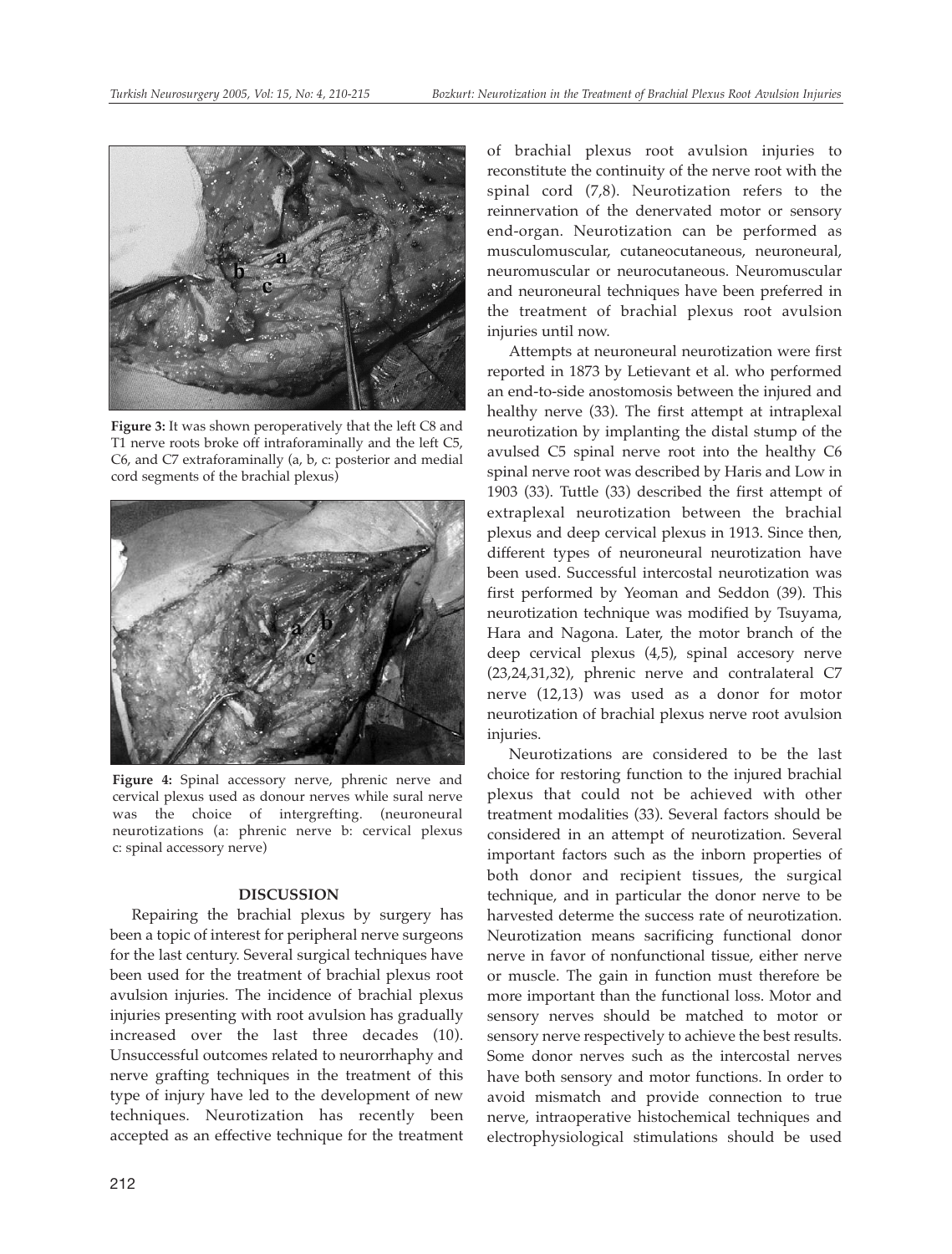(9,34). Moreover, multiple recipient nerves with different functions should not be neurotized to single donor nerve, and fasciculi types and numbers, and in particular nerves, should be similar to the donor for a favorable outcome (23,24). The inadequacy of donor fascicles will jeopardize the functional result of the reinnervated organ. Brachial plexus injuries should be completely evaluated and explored. It may be necessary to explore up to the intraforaminal level.

Neurotization distal to the lesion is more successful than proximal neurotization (33). Moreover, motor neurotization should be reserved for simple motor functions like shoulder elevation, and not for fine motor skills like hand and finger activity because most of the available donor nerves control relatively simple functions of shoulder elevation or thorax expansion (19,33).

Major donor nerves used for neurotization are the spinal accessory nerve, intercostal nerves, the phrenic nerve, nerve roots in the brachial plexus, the cervical plexus, the long thoracic nerve and the contralateral C7 nerve. In the presented case, extraplexal neurotization was performed through the spinal accesory nerve, the phrenic nerve and branches of the cervical plexus. The sural nerves were used for intergrafting. The spinal accessory nerve can be transferred to a number of different recipients. To achieve shoulder abduction, flexion and external rotation, the musculocutaneous, axillary and suprascapular nerves have been successfully transferred through the spinal accessory nerve. Among these nerves, the suprascapular nerve has been shown to be the best recipient for spinal accessory neurotization. The spinal accessory nerve can also be directly transferred to the suprascapular nerve without using an intermediate nerve graft. However intergrafting is mandatory for musculocutaneous nerve neurotization (1,25,26,27). The musculocutaneous nerve has both motor fibers and sensory fibers within the same recipient. Donor motor fibers from the spinal accessory nerve are partly distributed to sensory receptors through the lateral cutaneous nerve of the forearm. A much longer intermediate graft between the spinal accessory nerve and motor branch of the musculocutaneous nerve should be used or direct neuromuscular neurotization of the lateral cutaneous nerve of the forearm to biceps muscle should be performed (3). Studies on neurotizations

of the spinal accessory nerve to the radial and the median nerve have reported unsatisfactory results. As used in the presented case, intercostal nerves contain both sensory and motor fibers and each intercostal nerve carries a different amount of sensory and motor fibers individually (11,25). The first and second intercostal nerves should not be used for motor neurotization as they are partially located in the plexus and because of the features of the second intercostal nerve as a mainly sensory nerve. On the other hand, the lower intercostal nerves innervate the abdominal and intercostal muscles. The third, fourth, fifth and sixth intercostal nerves, with an increasing number of motor fibers, can be effectively used as donors for motor neurotization. In the author's experience, the most practical usage and the best outcomes are with the musculocutaneous nerves regardless of the donor nerves (25,38). Motor recovery in the biceps muscle needs approximately 12 months and biceps function continues to synchronize with inspiration and particularly with expiration during the first 2 years after operation. Voluntary contraction of the muscle develops for up to 3 years but there will still be involuntary movements following sneezing or coughing (20,35). Outcomes regarding transfer of intercostal nerves to other recipients are not favorable as mentioned. The phrenic nerve, innervating the diaphragm, diaphragmatic pleura, peritoneum and pericardium, is also used for neurotization, but diaphragmatic and pulmonary functions should be evaluated before harvesting the phrenic nerve. In case of acute brachial plexus injury, especially when there is accompanying severe chest trauma and rib fractures, pulmonary function must be carefully evaluated (12,16,33). Even if diaphragmatic movement is still intact, the use of the phrenic nerve in these patients will greatly jeopardize pulmonary function because respiratory movement depends mainly on the diaphragm. In the presented case and 35 other reported cases, no postoperative pulmonary dysfunction or complications have been shown (33). 75% of the cases had decreased respiratory capacity that gradually recovered after 8 months (33). The suprascapular nerve is the best recipient for phrenic neurotization. This technique can generally be performed without an interposition nerve graft. Favorable outcomes may be achieved with musculocutanous and axillary nerve neurotizations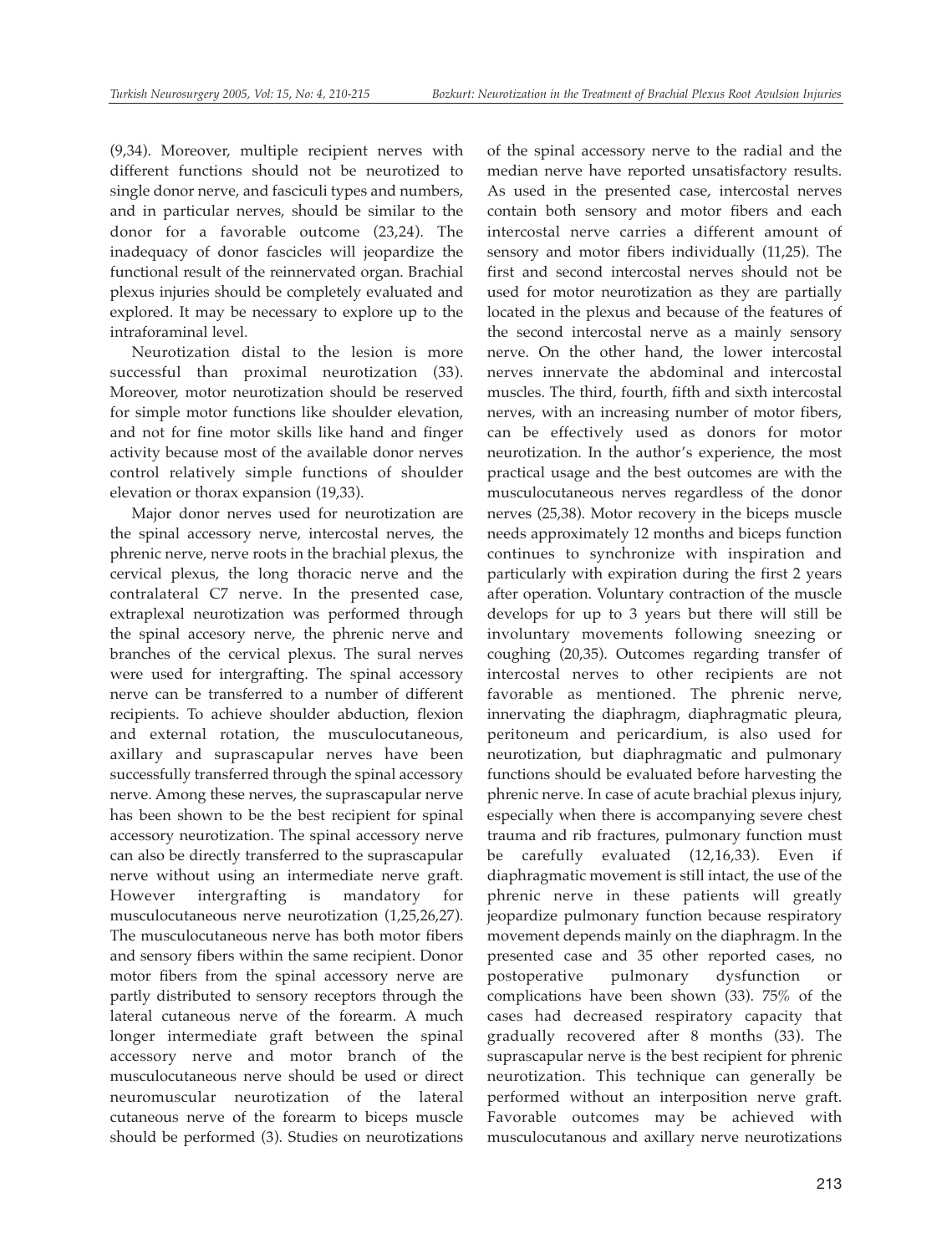(12). In complete brachial plexus paralysis with avulsion of the C6-T1, C7-T1 roots, extraforaminally ruptured C5 or C5 and C6 nerve roots can be used as donors for neurotization. Motor and sensory fibers of the cervical plexus, originating from C1 to C4, can be used for suprascapular, musculocutaneous and median nerve neurotizations (5). The contralateral C7 nerve root has also been used in reported cases. The number of C7 nerve root fibers are far greater than the number of fibers from all other extraplexal donors together. Destroying the C7 nerve root fibers also result in minimal neurological deficits (6). The C7 nerve root can particularly be used when no other nerve can be employed for the neurotization procedures (2,12,13). In the author's experience, neurotizations of the injured median, radial and musculocutaneous nerves with C7 roots have provided good outcomes. Neurotization series of experienced authors have demonstrated a high rate of good outcomes in the years following the procedure (14,18,21,22,29,30).

Treatment of brachial plexus root avulsion injuries should also be with postoperative physical therapy and rehabilitation to achieve a favorable functional outcome. Physiotherapy, kinesiotherapy, active splinting and electrical stimulation play an active role during the convalescence period. Regeneration should be evaluated regularly and reconstructive surgery kept in mind in case of insufficient regeneration or improvement.

#### **CONCLUSION**

Brachial plexus injuries constitute a public health problem affecting both the patient and his/her family. One of the greatest problems for peripheral nerve surgeons is to reduce functional loss due to brachial plexus injuries. Neurotization is an alternative approach particularly for patients with root avulsions in whom any other technique would not achieve promising functional outcomes. It takes a long time to regain lost function after neurotization in brachial plexus root avulsion injuries. Although neurotization is reported to provide good results for shoulder and elbow functions, functional outcomes following finger and wrist neurotization are far from expected for fine and complex motor skills. Physical therapy and rehabilitation are very important in the postoperative period. It should be always kept in mind that the acquirement of even a small amount of function is important for the patient.

#### **REFERENCES**

- 1. Allieu Y, Privat JM, Bonnel F: Paralysis in root avulsion of the brachial plexus. Neurotization by spinal accessory nerve. Clin Plast Surg 11: 133-136, 1984
- 2. Berteli JA, Ghizoni MF: Selective motor hyperinnervation by using contralateral C-7 motor rootlets in the reconstruction of an avulsion injury of the brachial plexus. J Neurosurg 90: 1133-1136, 1999
- 3. Brandt KE, Mackinnon SE: A technique for maximizing biceps recovery in brachial plexus reconstruction. J Hand Surg 18: 726-733, 1993
- 4. Brunelli G: Direct neurotization of severely damaged muscles. J Hand Surg 7: 572-579, 1982
- 5. Brunelli G, Monini L: Neurotization of avulsed roots of brachial plexus by means of anterior nerves of cervical plexus. Clin Plast Surg 11: 149-152., 1984
- 6. Brunelli GA, Brunelli GR: The fourth type of brachial plexus lesion. J Hand Surg (Br) 16(5): 492-494, 1991
- 7. Carlstedt T, Anand Praveen, Hallin R, Misra PV, Noren G, Seferlis T: Spinal nerve root repair and reimplantation of avulsed ventral roots into the spinal cord after brachial plexus injury. J Neurosurg (Spine 2) 93: 237-247, 2000
- 8. Carlstedt T, Grane P, Hallin RG, Noren G: Return of function after spinal cord implantation of avulsed spinal nerve roots. Lancet 346: 1323-1325, 1995
- 9. Carson KA, Terzis JK: Carbonic anhydrase histochemistry: A potential diagnostic method for peripheral nerve repair. Clin Plast Surg 12: 227-229, 1985
- 10. Dobuisson AS, Kline DG: Brachial plexus injury: A survey of 100 consecutive cases from a single service. Neurosurgery 51(3): 673-683, 2002
- 11. Freilinger G, Holle J, Sulzbruger SC: Distrubution of motor and sensory fibers in the intercostal nerves. Plast Reconstr Surg 62: 240-244, 1978
- 12. Gu YD, Wu MM, Zhen YL, Zhao JA, Zhang GM, Chen DS, Yan JG, Cheng XM: Phrenic nerve transfer for brachial plexus motor neurotization. Microsurgery 10: 287-289, 1989
- 13. Gu YD, Zhang GM, Chen DS, Yan JG, Cheng XM, Chen L: Seventh cervical nerve root transfer from the contralateral healty side for treatment of brachial plexus root avulsion. J Hand Surg 17B: 518-521, 1992
- 14. Hentz VR, Narakas AO: The results of microneurosurgical reconstruction in complete brachial plexus palsy. Assessing outcome and predicting results. Orthop Clin North Am 19: 107-114, 1988
- 15. Kim DH, Cho YJ, Tiel RL, Kline DG: Outcomes of surgery in 1019 brachial plexus lesions treated at Lousiana State University Health Sciences Center. J Neurosurg 98: 1005-1016, 2003
- 16. Luedemann W, Hamm M, Blomer U, Sami, Tatagiba M: Brachial plexus neurotization ith donor phrenic nerves and its effect on pulmonary function. J Neurosurg 96: 523-526, 2002
- 17. Malessy MJA, Hoffmann CFE, Thomeer RTWM: Initial report on the limited value of hypoglossal nerve transfer to treat brachial plexus root avulsions. J Neurosurg 91: 601-604, 1999
- 18. Millesi H: Surgical management of brachial plexus injuries. J Hand Surg 2: 367-379, 1977
- 19. Nagano A, Ochiai N, Okinaga S: Restoration of elbow flexion in root lesions of brachial plexus injuries. J Hand Surg 17(5): 815-821, 1992